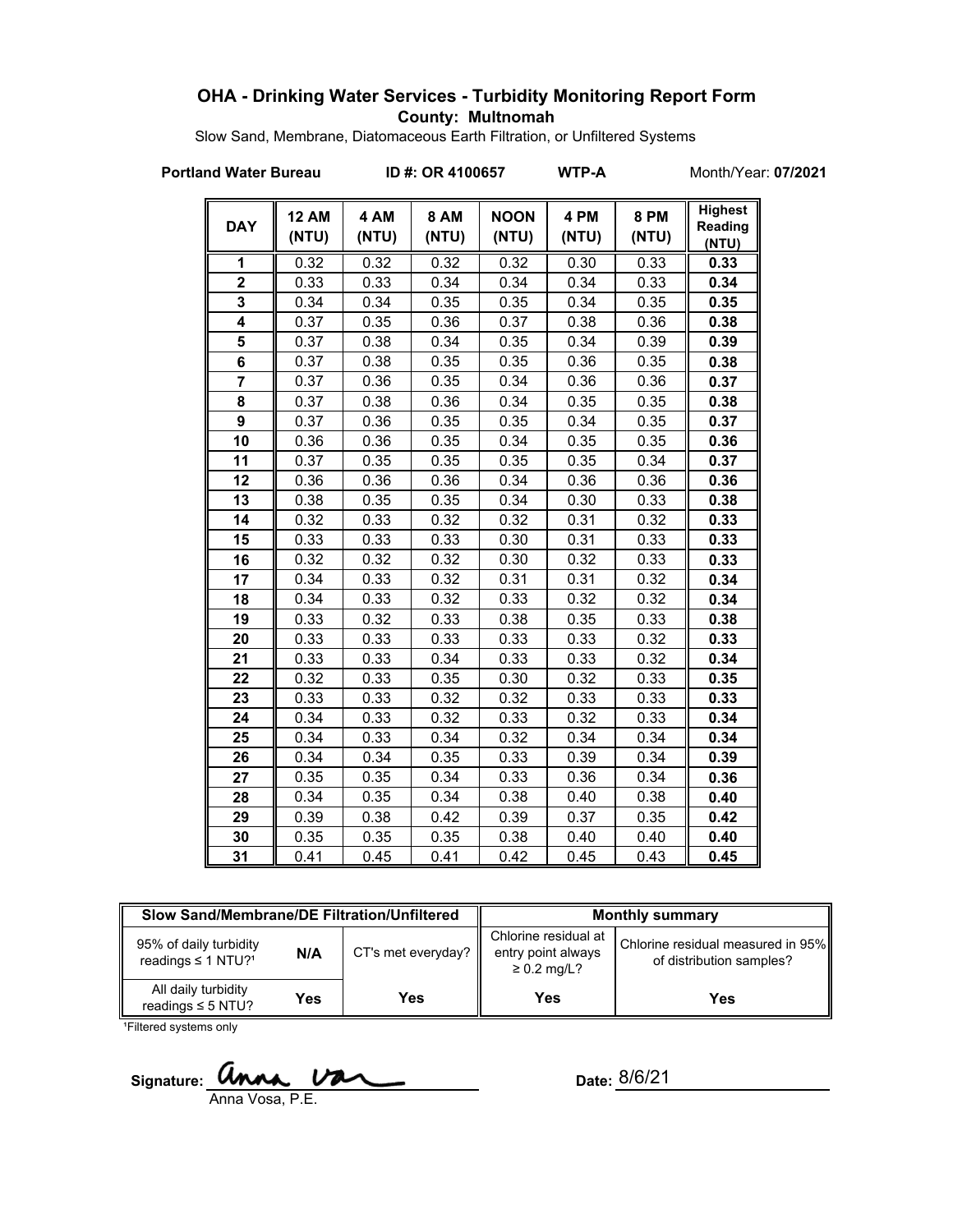# **OHA - Drinking Water Services**

### **Surface Water Quality Data Conduit 2**

Portland Water Bureau **ID#: OR 4100657** WTP-A Month/Year: 07/2021

| Date /<br><b>Time</b> | Peak<br><b>Hourly</b><br><b>Flow</b> | <b>Minimum</b><br><b>Hourly</b><br><b>Average Free</b><br>Chlorine (C) | <b>Contact</b><br>Time (T) | <b>Actual</b><br><b>CT</b> | <b>Temp</b> | pH   | Req'd<br><b>CT</b> | CT Met?                 | Min. Hourly<br><b>Average Total</b><br><b>Chlorine at</b><br><b>First User</b> |
|-----------------------|--------------------------------------|------------------------------------------------------------------------|----------------------------|----------------------------|-------------|------|--------------------|-------------------------|--------------------------------------------------------------------------------|
|                       | <b>MGD</b>                           | ppm or mg/L                                                            | min.                       | $C \times T$               | $^{\circ}C$ |      | <b>Tables</b>      | Y/N                     | ppm or mg/L                                                                    |
| 1/12                  | 34.72                                | 1.76                                                                   | $\overline{220.0}$         | 387.6                      | 13.6        | 6.63 | 80.1               | Ÿ                       | 1.70                                                                           |
| 2/10                  | 29.66                                | 1.78                                                                   | 257.5                      | 459.3                      | 13.4        | 6.67 | 79.9               | Y                       | 1.71                                                                           |
| 3/8                   | 29.87                                | 1.77                                                                   | 255.6                      | 452.6                      | 13.5        | 6.71 | 82.3               | Y                       | 1.73                                                                           |
| 4/10                  | 29.91                                | 1.78                                                                   | 255.6                      | 455.9                      | 13.8        | 6.70 | 80.9               | Y                       | 1.75                                                                           |
| 5/9                   | 29.82                                | 1.78                                                                   | 256.2                      | 456.6                      | 13.6        | 6.70 | 80.9               | Y                       | 1.74                                                                           |
| 6/18                  | 30.01                                | 1.81                                                                   | $\overline{2}54.3$         | 460.9                      | 14.1        | 6.67 | 79.3               | Y                       | 1.74                                                                           |
| 7/21                  | 30.01                                | 2.25                                                                   | 254.8                      | 574.2                      | 14.0        | 6.64 | 77.7               | Y                       | 2.07                                                                           |
| 8/10                  | 30.01                                | 2.44                                                                   | 255.0                      | 622.9                      | 13.9        | 6.63 | 87.1               | $\overline{Y}$          | 2.45                                                                           |
| 9/20                  | 30.11                                | 2.47                                                                   | 253.7                      | 627.4                      | 14.0        | 6.61 | 84.4               | Y                       | 2.47                                                                           |
| 10/19                 | 29.93                                | 2.53                                                                   | 255.3                      | 645.7                      | 14.2        | 6.61 | 81.0               | $\overline{Y}$          | 2.50                                                                           |
| 11/14                 | 29.96                                | 2.47                                                                   | 254.9                      | 628.8                      | 14.2        | 6.64 | 78.6               | Y                       | 2.40                                                                           |
| 12/14                 | 29.73                                | 2.47                                                                   | 256.4                      | 633.3                      | 14.2        | 6.63 | 78.2               | $\overline{Y}$          | 2.37                                                                           |
| 13/8                  | 29.75                                | 2.51                                                                   | 257.0                      | 645.9                      | 13.9        | 6.62 | 89.9               | Y                       | 2.39                                                                           |
| 14/6                  | 29.89                                | 2.47                                                                   | 255.9                      | 632.5                      | 13.3        | 6.62 | 84.7               | $\overline{\mathsf{Y}}$ | $\overline{2.44}$                                                              |
| 15/20                 | 29.86                                | 2.46                                                                   | 255.7                      | 629.2                      | 16.3        | 6.61 | 68.8               | $\overline{Y}$          | 2.43                                                                           |
| 16/6                  | 29.98                                | 2.46                                                                   | 255.2                      | 627.7                      | 15.4        | 6.62 | 73.1               | $\overline{Y}$          | 2.42                                                                           |
| 17/7                  | 29.82                                | 2.40                                                                   | 256.3                      | 615.0                      | 15.4        | 6.62 | 70.6               | $\overline{Y}$          | 2.46                                                                           |
| 18/21                 | 29.78                                | 2.48                                                                   | 256.1                      | 636.2                      | 16.4        | 6.54 | 66.5               | Y                       | 2.44                                                                           |
| 19/21                 | 35.25                                | 2.49                                                                   | 216.5                      | 538.5                      | 13.8        | 6.55 | 81.4               | Ÿ                       | 2.41                                                                           |
| 20/6                  | 35.22                                | 2.47                                                                   | 216.6                      | 535.2                      | 13.8        | 6.61 | 84.3               | Y                       | 2.40                                                                           |
| 21/10                 | 35.16                                | 2.32                                                                   | 217.5                      | 504.4                      | 14.1        | 6.61 | 80.0               | Y                       | 2.13                                                                           |
| 22/7                  | 35.33                                | 2.48                                                                   | 216.4                      | 536.6                      | 13.9        | 6.61 | 83.9               | Y                       | 2.44                                                                           |
| $\frac{23}{6}$        | 35.01                                | 2.50                                                                   | 217.9                      | 543.7                      | 14.1        | 6.60 | 75.4               | $\overline{Y}$          | 2.44                                                                           |
| 24/21                 | 34.91                                | 2.56                                                                   | 218.8                      | 559.4                      | 14.5        | 6.63 | 79.3               | Y                       | 2.54                                                                           |
| 25/21                 | 35.15                                | 2.48                                                                   | 217.1                      | 538.5                      | 14.5        | 6.61 | 76.8               | Y                       | 2.49                                                                           |
| 26/21                 | 35.14                                | 2.49                                                                   | 217.0                      | 539.4                      | 14.6        | 6.64 | 77.1               | Y                       | 2.49                                                                           |
| 27/21                 | 35.15                                | 2.47                                                                   | 217.4                      | 537.7                      | 14.5        | 6.64 | 78.0               | $\overline{Y}$          | $\overline{2}.47$                                                              |
| 28/9                  | 35.06                                | 2.48                                                                   | 217.3                      | 539.4                      | 14.6        | 6.68 | 78.8               | $\overline{Y}$          | 2.46                                                                           |
| 29 / 16               | 35.17                                | 2.46                                                                   | 216.4                      | 531.4                      | 14.7        | 6.73 | 82.0               | Y                       | 2.46                                                                           |
| 30/10                 | 35.10                                | 2.47                                                                   | 217.7                      | 537.6                      | 14.8        | 6.65 | 78.7               | Ÿ                       | 2.45                                                                           |
| 31/6                  | 35.19                                | 2.50                                                                   | 217.4                      | 544.0                      | 14.6        | 6.64 | 84.1               | Y                       | 2.45                                                                           |

#### **Notes for Conduit 2 (C2):**

July 1 to 31, 2021: Conduit 2 in service from Headworks through Lusted and on to town.

Signature: **Unna Va** Anna Vosa, P.E., Water Quality Engineer

Date: 8/6/21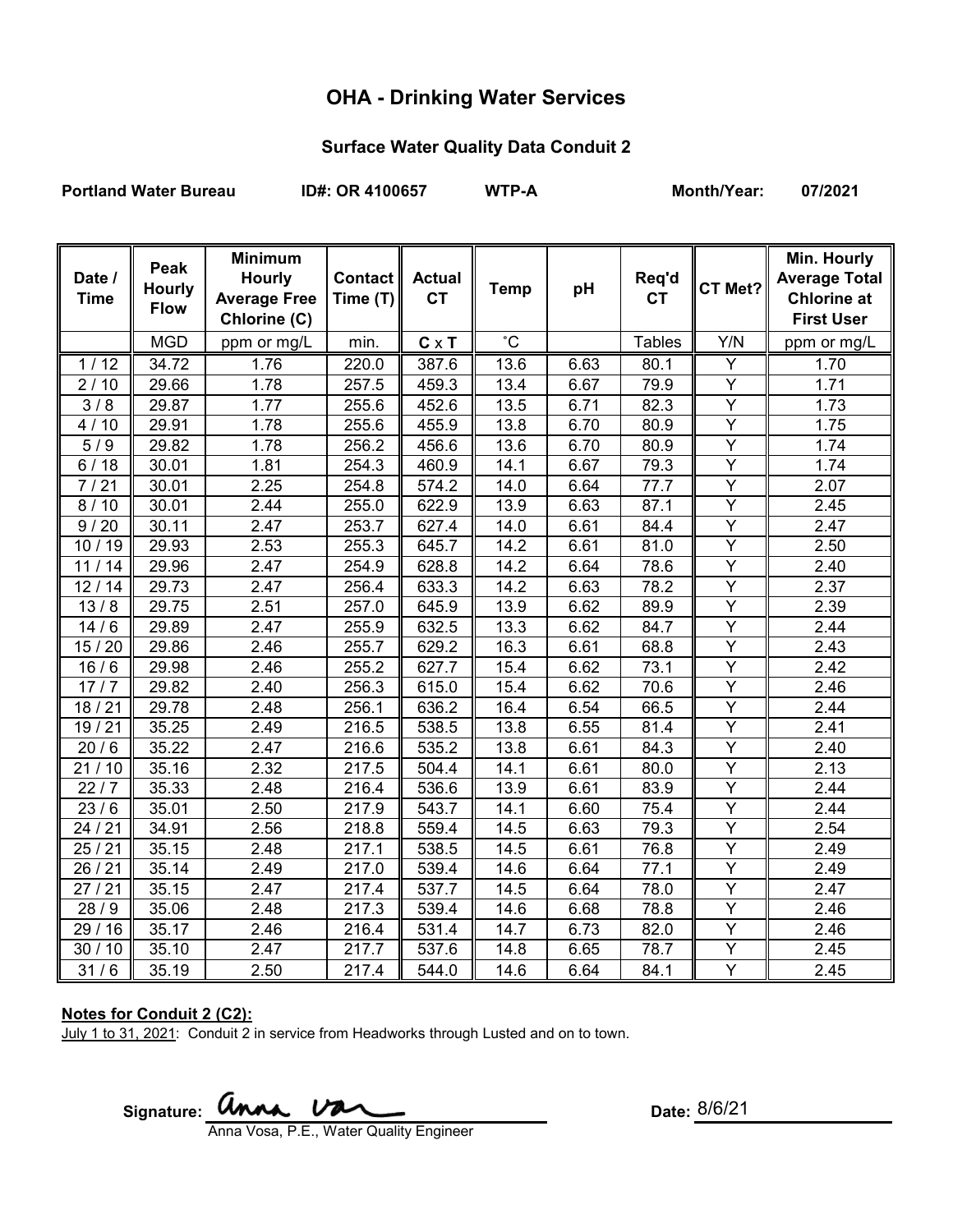# **OHA - Drinking Water Services**

### **Surface Water Quality Data Conduit 3**

Portland Water Bureau **ID#: OR 4100657** WTP-A Month/Year: 07/2021

| Date /<br><b>Time</b> | Peak<br><b>Hourly</b><br><b>Flow</b> | <b>Minimum</b><br><b>Hourly</b><br><b>Average Free</b><br>Chlorine (C) | <b>Contact</b><br>Time (T) | <b>Actual</b><br><b>CT</b> | <b>Temp</b>       | pH   | Req'd<br><b>CT</b> | CT Met?                 | Min. Hourly<br><b>Average Total</b><br><b>Chlorine at</b><br><b>First User</b> |
|-----------------------|--------------------------------------|------------------------------------------------------------------------|----------------------------|----------------------------|-------------------|------|--------------------|-------------------------|--------------------------------------------------------------------------------|
|                       | <b>MGD</b>                           | ppm or mg/L                                                            | min.                       | $C \times T$               | $^{\circ}C$       |      | <b>Tables</b>      | Y/N                     | ppm or mg/L                                                                    |
|                       |                                      |                                                                        |                            |                            |                   |      |                    |                         |                                                                                |
| 1/2                   | 43.23                                | 1.76                                                                   | 226.9                      | 399.0                      | 13.6              | 6.62 | 79.9               | Υ                       | 1.74                                                                           |
| 2/22                  | 38.03                                | 1.80                                                                   | 258.1                      | 464.0                      | 13.4              | 6.67 | 79.4               | Y                       | 1.77                                                                           |
| 3/22                  | 38.36                                | 1.75                                                                   | 256.1                      | 448.8                      | 13.5              | 6.67 | 81.9               | Y                       | 1.74                                                                           |
| 10<br>4/              | 38.28                                | 1.79                                                                   | 256.2                      | 458.6                      | 13.8              | 6.70 | 80.7               | Y                       | 1.75                                                                           |
| 5/3                   | 38.22                                | 1.81                                                                   | 257.0                      | 464.3                      | 13.6              | 6.71 | 86.8               | Y                       | 1.77                                                                           |
| 6/18                  | 44.04                                | 1.81                                                                   | 222.6                      | 403.2                      | 14.1              | 6.68 | 79.5               | Y                       | 1.78                                                                           |
| 7/23                  | 44.01                                | 2.27                                                                   | 223.0                      | 505.9                      | 14.0              | 6.64 | 76.6               | Y                       | 2.18                                                                           |
| 8/1                   | 43.95                                | 2.50                                                                   | 223.2                      | 558.7                      | 13.9              | 6.64 | 91.2               | $\overline{Y}$          | 2.52                                                                           |
| 9/19                  | 44.08                                | 2.48                                                                   | 222.2                      | 550.6                      | 14.0              | 6.61 | 84.2               | $\overline{Y}$          | 2.53                                                                           |
| 10/3                  | 43.87                                | 2.50                                                                   | 223.4                      | 558.2                      | 14.2              | 6.61 | 75.6               | $\overline{\mathsf{Y}}$ | 2.49                                                                           |
| 11/7                  | 43.90                                | 2.47                                                                   | 223.3                      | 551.0                      | 14.2              | 6.61 | 77.5               | $\overline{Y}$          | 2.41                                                                           |
| 12/1                  | 43.75                                | 2.46                                                                   | 224.3                      | 551.0                      | $\overline{14.2}$ | 6.57 | 77.1               | $\overline{\mathsf{Y}}$ | 2.39                                                                           |
| 13/9                  | 43.60                                | 2.51                                                                   | 224.9                      | 565.6                      | 13.9              | 6.60 | 89.1               | Y                       | 2.45                                                                           |
| 14/6                  | 43.85                                | 2.50                                                                   | 224.0                      | 559.4                      | 13.3              | 6.62 | 83.0               | $\overline{\mathsf{Y}}$ | 2.51                                                                           |
| 15/15                 | 43.79                                | 2.51                                                                   | 224.0                      | 561.9                      | 16.3              | 6.66 | 72.9               | $\overline{Y}$          | 2.47                                                                           |
| 16/2                  | 43.83                                | 2.48                                                                   | 223.5                      | 553.8                      | 15.4              | 6.61 | 72.0               | $\overline{Y}$          | 2.41                                                                           |
| 17/22                 | 39.33                                | 2.42                                                                   | 249.7                      | 603.4                      | 15.4              | 6.44 | 70.1               | Ÿ                       | 2.38                                                                           |
| 18/2                  | 39.36                                | 2.49                                                                   | 249.6                      | 620.9                      | 16.4              | 6.52 | 66.0               | $\overline{Y}$          | 2.41                                                                           |
| 19 / 23               | 39.47                                | 2.47                                                                   | 248.6                      | 614.9                      | 13.8              | 6.51 | 81.1               | $\overline{Y}$          | 2.40                                                                           |
| 20/3                  | 39.52                                | 1.80                                                                   | 248.5                      | 447.2                      | 13.8              | 6.61 | 77.4               | Y                       | 2.06                                                                           |
| 21/9                  | 39.30                                | 2.46                                                                   | 249.7                      | 614.0                      | 14.1              | 6.62 | 78.4               | Y                       | 2.46                                                                           |
| 22/7                  | 39.44                                | 2.49                                                                   | 248.8                      | 619.0                      | 13.9              | 6.61 | 83.5               | Y                       | 2.49                                                                           |
| $\frac{23}{2}$        | 39.24                                | 2.50                                                                   | 250.2                      | 626.4                      | 14.1              | 6.60 | 82.7               | $\overline{\mathsf{Y}}$ | 2.50                                                                           |
| 24 / 23               | 39.02                                | 2.53                                                                   | 251.0                      | 635.8                      | 14.5              | 6.57 | 79.6               | Y                       | 2.53                                                                           |
| 25/22                 | 39.30                                | 2.46                                                                   | 249.4                      | 613.4                      | 14.5              | 6.56 | 76.5               | Y                       | 2.46                                                                           |
| 26/1                  | 39.40                                | 2.49                                                                   | 249.0                      | 620.1                      | 14.6              | 6.56 | 74.6               | $\overline{Y}$          | 2.50                                                                           |
| 27/22                 | 39.31                                | 2.50                                                                   | 249.4                      | 623.7                      | 14.5              | 6.58 | 82.2               | Y                       | 2.50                                                                           |
| 28/5                  | 43.91                                | 2.52                                                                   | 223.6                      | 562.9                      | 14.6              | 6.65 | 83.1               | $\overline{Y}$          | 2.51                                                                           |
| 29 / 23               | 48.25                                | 2.51                                                                   | 203.2                      | 509.0                      | 14.7              | 6.60 | 82.5               | Y                       | 2.50                                                                           |
| 30/10                 | 48.41                                | 2.51                                                                   | 202.6                      | 508.2                      | 14.8              | 6.67 | 84.4               | Ÿ                       | 2.45                                                                           |
| 31/0                  | 43.32                                | 2.49                                                                   | 226.4                      | 563.8                      | 14.6              | 6.65 | 77.2               | Y                       | 2.41                                                                           |

#### **Notes for Conduit 3 (C3):**

July 1 to 31, 2021: Conduit 3 in service from Headworks through Lusted and on to town.

Signature: **UNNA.** UNNA COMEXALLE STRAINING: Date:

Date: 8/6/21

Anna Vosa, P.E., Water Quality Engineer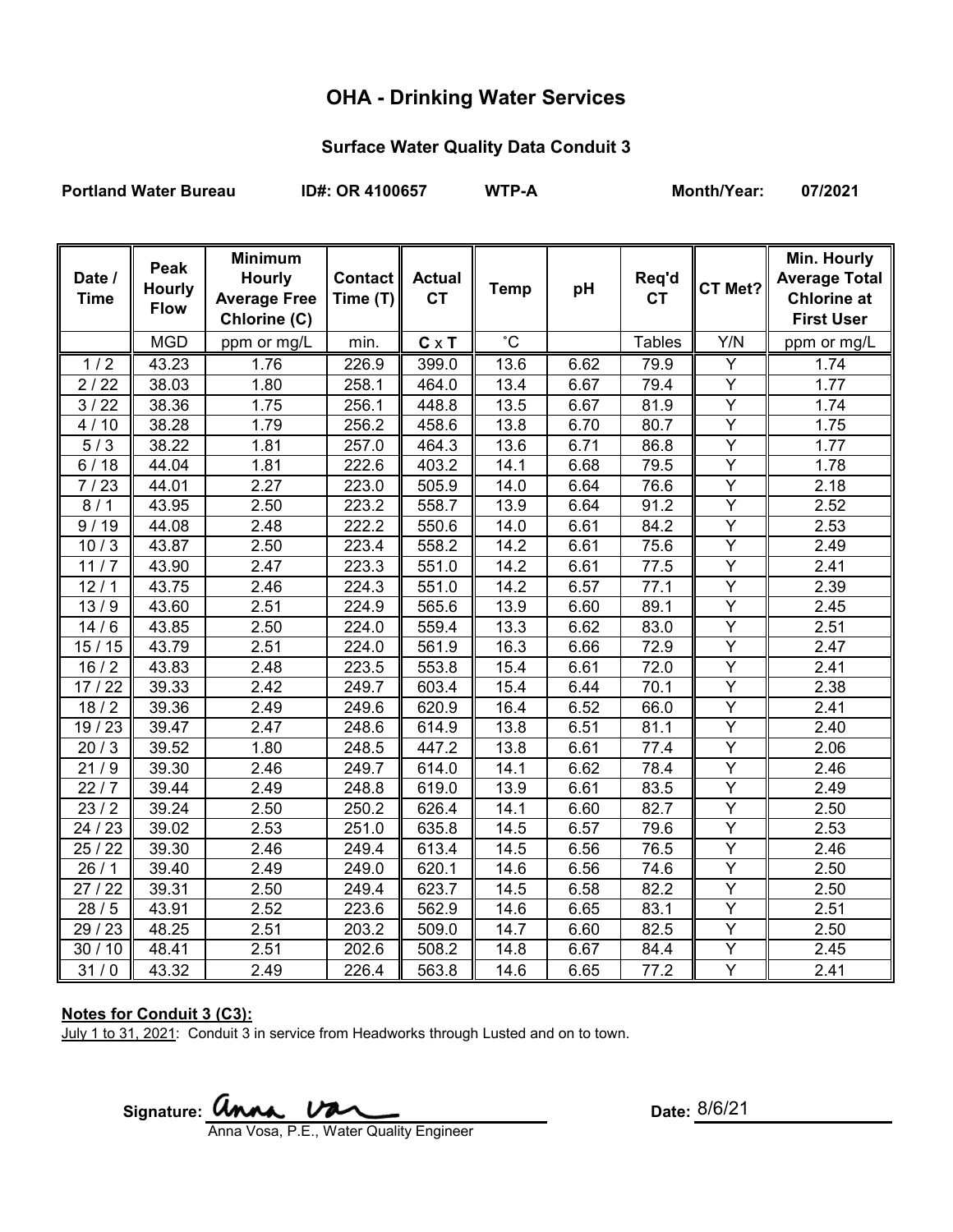# **OHA - Drinking Water Services**

### **Surface Water Quality Data Conduit 4**

Portland Water Bureau **ID#: OR 4100657** WTP-A Month/Year: 07/2021

| Date /<br><b>Time</b> | Peak<br><b>Hourly</b><br><b>Flow</b> | <b>Minimum</b><br><b>Hourly</b><br><b>Average Free</b><br>Chlorine (C) | <b>Contact</b><br>Time (T) | <b>Actual</b><br><b>CT</b> | <b>Temp</b>     | pH   | Req'd<br><b>CT</b> | CT Met?                 | Min. Hourly<br><b>Average Total</b><br><b>Chlorine at</b><br><b>First User</b> |
|-----------------------|--------------------------------------|------------------------------------------------------------------------|----------------------------|----------------------------|-----------------|------|--------------------|-------------------------|--------------------------------------------------------------------------------|
|                       | <b>MGD</b>                           | ppm or mg/L                                                            | min.                       | $C \times T$               | $\rm ^{\circ}C$ |      | <b>Tables</b>      | Y/N                     | ppm or mg/L                                                                    |
| 1/2                   | 57.25                                | 1.80                                                                   | 221.8                      | 399.3                      | 13.6            | 6.61 | 84.3               | Υ                       | 1.78                                                                           |
| 2/2                   | 51.68                                | 1.82                                                                   | 245.8                      | 447.1                      | 13.4            | 6.60 | 82.8               | $\overline{Y}$          | 1.74                                                                           |
| 3/22                  | 52.15                                | 1.79                                                                   | 243.6                      | 436.2                      | 13.5            | 6.69 | 80.3               | $\overline{Y}$          | 1.74                                                                           |
| 4/10                  | 52.00                                | 1.81                                                                   | 244.0                      | 441.9                      | 13.8            | 6.70 | 86.5               | Y                       | 1.72                                                                           |
| 5/3                   | 52.12                                | 1.82                                                                   | 244.2                      | 443.8                      | 13.6            | 6.71 | 86.2               | $\overline{Y}$          | 1.70                                                                           |
| 6/18                  | 52.22                                | 1.84                                                                   | 242.7                      | 446.9                      | 14.1            | 6.67 | 77.1               | $\overline{Y}$          | 1.70                                                                           |
| 7/22                  | 52.33                                | 2.25                                                                   | 243.2                      | 547.9                      | 14.0            | 6.63 | 77.6               | $\overline{Y}$          | 2.07                                                                           |
| 8/0                   | 52.19                                | 2.49                                                                   | 243.6                      | 606.1                      | 13.9            | 6.63 | 83.9               | Y                       | 2.46                                                                           |
| 9/20                  | 52.54                                | 2.49                                                                   | 242.0                      | 602.0                      | 14.0            | 6.62 | 83.7               | Y                       | 2.47                                                                           |
| 10/4                  | 52.15                                | 2.52                                                                   | 243.6                      | 614.1                      | 14.2            | 6.61 | 81.7               | Y                       | 2.46                                                                           |
| 11/10                 | 52.10                                | 2.49                                                                   | 243.6                      | 605.9                      | 14.2            | 6.62 | 76.4               | Ÿ                       | 2.44                                                                           |
| 12/3                  | 51.98                                | 2.47                                                                   | 244.7                      | 604.3                      | 14.2            | 6.61 | 77.5               | $\overline{Y}$          | 2.45                                                                           |
| 13/22                 | 51.78                                | 2.50                                                                   | 245.4                      | 614.7                      | 13.9            | 6.59 | 89.3               | $\overline{Y}$          | 2.49                                                                           |
| 14/6                  | $\overline{5}$ 2.06                  | 2.52                                                                   | 244.3                      | 615.2                      | 13.3            | 6.62 | 89.5               | $\overline{Y}$          | 2.48                                                                           |
| 15/20                 | 51.99                                | 2.51                                                                   | 244.2                      | 613.7                      | 16.3            | 6.61 | 71.7               | $\overline{Y}$          | 2.40                                                                           |
| 16/2                  | 52.15                                | 2.51                                                                   | 243.6                      | 610.7                      | 15.4            | 6.62 | 75.3               | Υ                       | 2.33                                                                           |
| 17/23                 | 51.98                                | 2.39                                                                   | 244.6                      | 585.6                      | 15.4            | 6.53 | 69.0               | $\overline{\mathsf{Y}}$ | 2.39                                                                           |
| 18/2                  | 51.93                                | 2.46                                                                   | 244.6                      | 601.2                      | 16.4            | 6.51 | 66.7               | Y                       | 2.38                                                                           |
| 19/23                 | 52.08                                | 2.48                                                                   | 243.8                      | 604.5                      | 13.8            | 6.59 | 83.0               | $\overline{Y}$          | 2.39                                                                           |
| 20/0                  | 52.13                                | 2.46                                                                   | 243.7                      | 600.2                      | 13.8            | 6.59 | 84.3               | Y                       | 2.38                                                                           |
| 21/23                 | 51.93                                | 2.46                                                                   | 244.8                      | 602.9                      | 14.1            | 6.67 | 79.8               | $\overline{Y}$          | 2.44                                                                           |
| 22/7                  | 52.23                                | 2.52                                                                   | 243.5                      | 612.9                      | 13.9            | 6.68 | 92.0               | Y                       | 2.50                                                                           |
| 23/2                  | 51.81                                | 2.54                                                                   | 245.3                      | 623.0                      | 14.1            | 6.67 | 82.0               | $\overline{Y}$          | 2.51                                                                           |
| 24 / 22               | 51.62                                | 2.57                                                                   | 246.2                      | 631.6                      | 14.5            | 6.61 | 78.1               | $\overline{Y}$          | 2.50                                                                           |
| 25/22                 | 51.97                                | 2.49                                                                   | 244.4                      | 607.8                      | 14.5            | 6.59 | 75.7               | Y                       | 2.44                                                                           |
| 26/0                  | $\overline{5}2.02$                   | 2.46                                                                   | 244.1                      | 599.2                      | 14.6            | 6.59 | 77.7               | Y                       | 2.31                                                                           |
| 27/2                  | 52.03                                | 2.50                                                                   | 244.6                      | 612.2                      | 14.5            | 6.61 | 83.1               | Ÿ                       | 2.40                                                                           |
| 28/4                  | 52.04                                | 2.51                                                                   | 244.2                      | 613.1                      | 14.6            | 6.66 | 83.9               | $\overline{Y}$          | 2.48                                                                           |
| 29 / 16               | 57.02                                | 2.47                                                                   | 221.9                      | 548.4                      | 14.7            | 6.72 | 80.6               | Y                       | 2.48                                                                           |
| 30/1                  | 56.74                                | 2.49                                                                   | 223.3                      | 556.4                      | 14.8            | 6.62 | 76.2               | $\overline{Y}$          | 2.44                                                                           |
| 31/5                  | 57.02                                | 2.51                                                                   | 222.6                      | 558.5                      | 14.6            | 6.67 | 84.4               | Y                       | 2.44                                                                           |

#### **Notes for Conduit 4 (C4):**

July 1 to 31, 2021: Conduit 4 in service from Headworks through Lusted and on to town.

Signature: **Unna Va** Anna Vosa, P.E., Water Quality Engineer

Date: 8/6/21